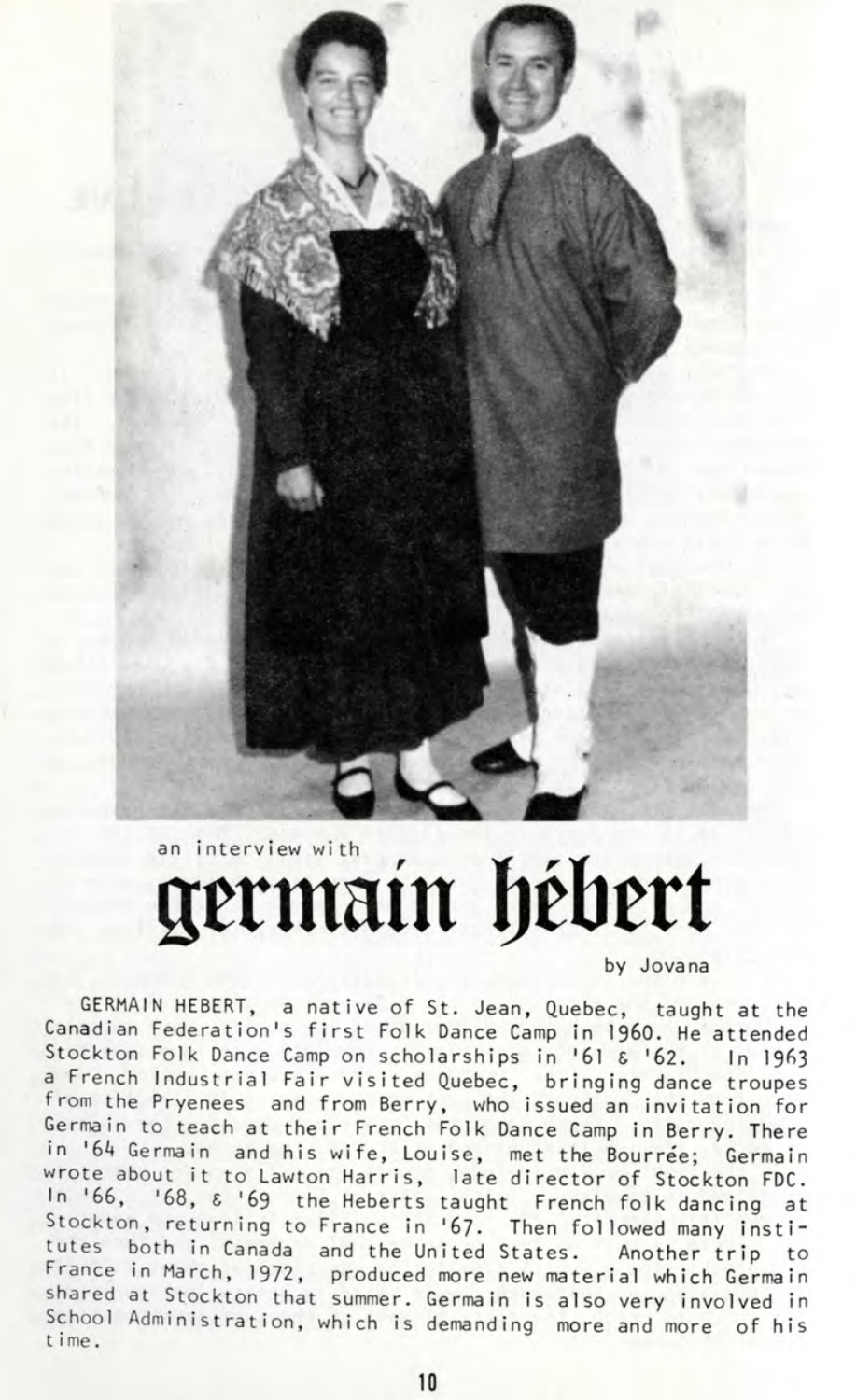IS FOLK DANCING IN FRANCE LIMITED TO EXHIBITION GROUPS?

No, there is a lot of folk dancing going on in France. Of course, exhibition groups do much for recovering and reviving the dance, but lots of people still dance at weddings and other social gatherings. They still dance spontaneously.

## HOW DID THE BOURREE STEP DEVELOP?

The original bourrees are unknown. (That's what they told me in Berry.) Some experts, some ethnologists think that these dances are of Greek origin. They were kept alive and then carried to the central part of France.

## IS THE BOURREE LIMITED TO A PARTICULAR REGION OF FRANCE?

I had the impression that bourrée was strictly limited to the central part of France, which is Berry, of course, Limousin, Rouergue, and also Auvergne. But the last time we were in France we met a girl living in the southern part of France, who was doing research on Bourrée in the Pyrenees Region. So, perhaps the Bourrée steps were introduced by merchants coming from the Mediterranean Area and slowly moving up to Berry. There are no documents to back this up. But the fact that we see Bourrée in the southern part of France and also in the central part could validate this theory.

IS THERE LESS SEGREGATION OF THE SEXES IN FRENCH DANCING THAN IN THE DANCES OF OTHER NATIONS, EG., THE BALKAN STATES?

I think that whenever French girls are available, the men would rather dance with the girls. But we can find lots of dances for men only. Especially in Berry, Bourrées were done whereever you find men alone, for instance in the military. But again. I think that most French dancing is done with a partner.

WHAT ARE THE MOST COMMON MUSICAL INSTRUMENTS USED FOR FOLK DANCE? Practically everywhere you will see the bagpipe. I guess this is true for many countries in Europe, but it's especially true in France. [Note: Listen to the music of Bourrée Pastourelle.] In Berry the bagpipe has two drones; in Brittany they have three drones. Another type of instrument which is also found in Brittany and the central part of France, especially in Auvergne and Berry, is the vielle (see page 13), a very intriguing stringed instrument, played with a bow. It is also called the *organistrum*, its Latin name, and came into use in the 12th or 13th century.

Another instrument, that is found in the southern part of France, is the fife. Fifer and drum usually accompany all dances from southern France and the Pyrenees.

During the last 50 years, however, the accordian has been used very frequently to replace these old instruments. They don't make vielle anymore in France; they just pass them on from generation to generation. Availability was a very important factor that popularized the use of the accordian.

HOW DID GAITERS BECOME PART OF THE BERRY COSTUME?

Well, the gaiters were used to work in the fields, to keep the pants close to the leg so they wouldn't get dirty. Some were